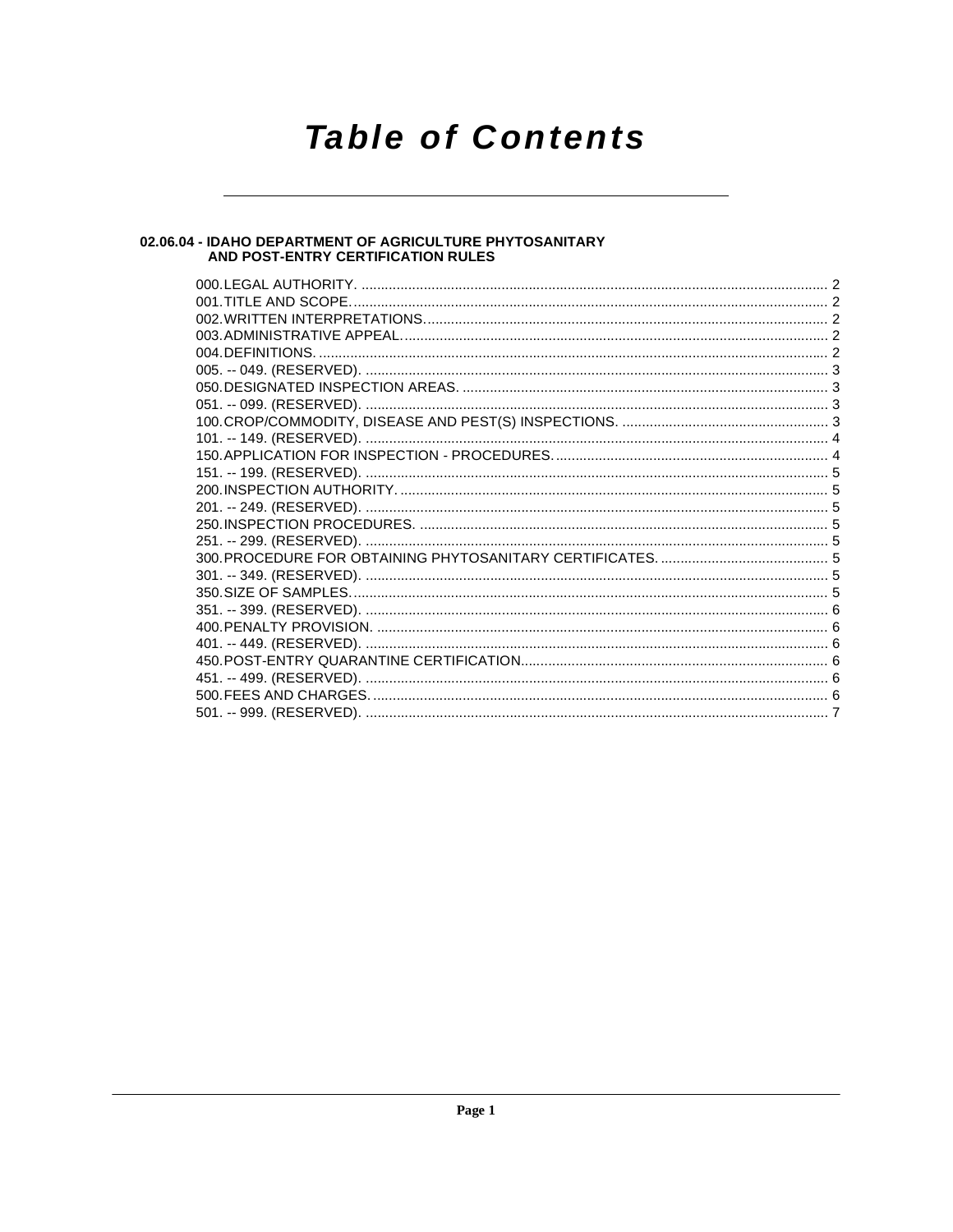#### **IDAPA 02 TITLE 06 Chapter 04**

#### **02.06.04 - IDAHO DEPARTMENT OF AGRICULTURE PHYTOSANITARY AND POST-ENTRY CERTIFICATION RULES**

#### <span id="page-1-1"></span><span id="page-1-0"></span>**000. LEGAL AUTHORITY.**

This chapter is adopted under the legal authority of Title 22, Chapters 1 and 7, Idaho Code, Sections 22-103(22), 22- 107 and 22-702. (2-1-95)

#### <span id="page-1-2"></span>**001. TITLE AND SCOPE.**

The title of this chapter is "Idaho Department of Agriculture, Phytosanitary and Post-Entry Certification Rules". These rules govern the production of pest-free plants and plant products, and provide procedures for compliance with phytosanitary regulations of other states and foreign countries, in order to protect Idaho agriculture from the introduction of foreign pests on imported plant materials. The official citation for this Chapter is IDAPA 02.06.04.000 et. seq. For example, this section's citation is IDAPA 02.06.04.001. (2-1-95)

#### <span id="page-1-3"></span>**002. WRITTEN INTERPRETATIONS.**

There are no written interpretations of these rules. (2-1-95)

#### <span id="page-1-4"></span>**003. ADMINISTRATIVE APPEAL.**

There is no provision for administrative appeal before the Department of Agriculture under this chapter. Hearing and appeal rights are pursuant to Title 67, Chapter 52, Idaho Code. (2-1-95)

#### <span id="page-1-5"></span>**004. DEFINITIONS.**

<span id="page-1-8"></span><span id="page-1-7"></span><span id="page-1-6"></span>

| 01.           | Applicant. Any person applying for an inspection or certification under these rules. |                |
|---------------|--------------------------------------------------------------------------------------|----------------|
| $\mathbf{02}$ | <b>Department.</b> The Idaho Department of Agriculture.                              | $(2 - 1 - 95)$ |

<span id="page-1-9"></span>**03. Director**. The Director of the Idaho Department of Agriculture or the Director's authorized agent.  $(2-1-95)$ 

**04. Federal Phytosanitary Certificate**. This certificate is issued by the Department pursuant to a "Memorandum of Understanding" with the United States Department of Agriculture, Animal and Plant Health Inspection Service, Plant Protection and Quarantine, in accordance with the Code of Federal Regulations, Title 7, Part 353, Sections 353.1 - 353.7 as amended. This type certificate may only be issued for domestic plants and plant products being exported into a foreign country.

<span id="page-1-10"></span>**05. Federal Phytosanitary Certificate For Reexport**. This certificate is issued by the Department pursuant to a "Memorandum of Understanding" as referenced in Subsection 004.04 above. This type certificate may only be issued for plants and plant products of foreign origin to certify that, based on the original foreign phytosanitary certificate and/or an additional inspection, the plants and plant products entered the United States in conformance with the phytosanitary regulations of the importing country and have not been subjected to the risk of infestation or infection during storage in the United States. Shipments transiting the United States under a Customs bond are not eligible for reexport certification.

<span id="page-1-11"></span>**06. Person**. An individual, partnership, corporation, firm, association, or agent. (2-1-95)

**07. Post-Entry Quarantine Certification**. This program is carried out pursuant to a "Memorandum of Understanding" between the Department and the United States Department of Agriculture, Animal and Plant Health Inspection Service, Plant Protection and Quarantine, in accordance with the Code of Federal Regulations, Title 7, Part 319.37-7 as amended. The purpose of this program is to prevent the accidental introduction of plant pests in living plants that are imported into the United States and Idaho under permit. (2-1-95)

<span id="page-1-12"></span>**Rush Service**. This service is to accommodate phytosanitary certification applications that must be issued earlier than the routine three (3) to four (4) day turn-around. This service shall be carried out only after a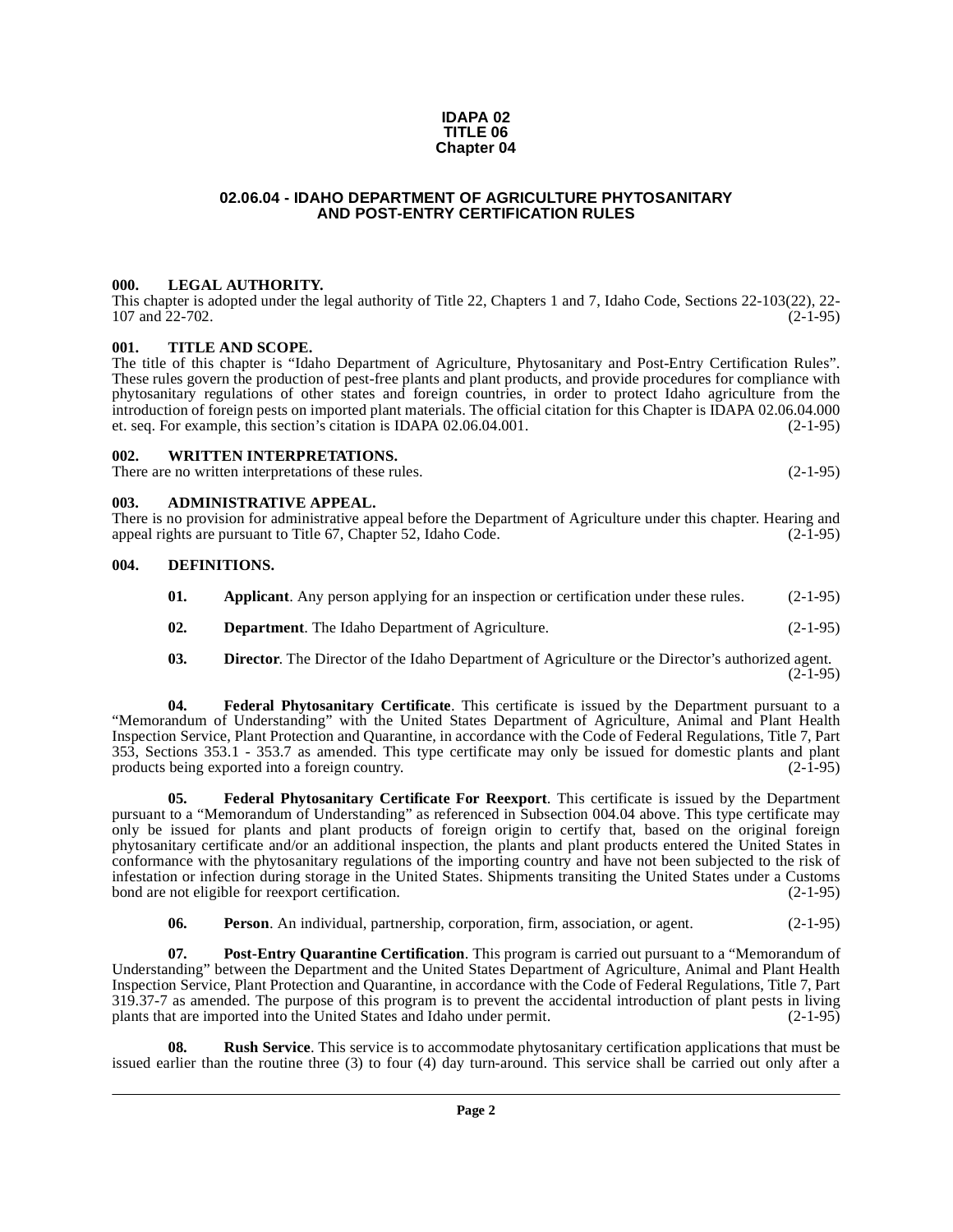mutual agreement between the applicant and the Department. (2-1-95)

<span id="page-2-7"></span>**09. State Phytosanitary Certificate**. This certificate may be issued for shipments of Idaho produced plants and plant products to foreign or domestic locations. This certificate is issued to confirm a field or commodity inspection for foreign destinations. This certificate must be issued to the same standard as a federal certificate as outlined in Subsection 004.04. Idaho Crop Improvement Association field inspections may serve as the basis for the issuance of a state phytosanitary certificate for domestic markets only. This certificate shall also bear any notation or comment the Director may make as to any findings concerning the inspection or import requirements of the products being certified. (2-1-95)

#### <span id="page-2-0"></span>**005. -- 049. (RESERVED).**

#### <span id="page-2-5"></span><span id="page-2-1"></span>**050. DESIGNATED INSPECTION AREAS.**

The land mass of the state has been divided into fourteen (14) "inspection areas" to facilitate the inspection of all seed-producing localities and to confine the loci of disease infestations when they arise. These areas shall be numbered serially and the boundaries of each shall remain fixed as described below. The cultural conditions, i.e., weather, elevation, soil type and general farming practices, are relatively uniform within each area; therefore, the disease content of the seed produced within each respective area may be expected to be uniform. (2-1-95) disease content of the seed produced within each respective area may be expected to be uniform.

| 01. | <b>Area 1.</b> Kootenai County. | $(2-1-95)$ |
|-----|---------------------------------|------------|
|     |                                 |            |

**02.** Area 2. Benewah County. (2-1-95)

**03. Area 3**. That portion of Latah County above two thousand (2,000) feet elevation and that portion of Nez Perce County north of the Clearwater River and above two thousand (2,000) feet elevation. (2-1-95)

**04.** Area 4. That portion of Latah County below two thousand (2,000) feet elevation and all of the ter River and below two thousand (2,000) feet elevation (2-1-95) Clearwater River and below two thousand  $(2,000)$  feet elevation

|              | 05. | Area 5. Lewis County.                                                                             | $(2-1-95)$ |
|--------------|-----|---------------------------------------------------------------------------------------------------|------------|
|              | 06. | Area 6. Canyon, Ada, Owyhee, Payette, Washington and Gem Counties.                                | $(2-1-95)$ |
|              | 07. | Area 7. Gooding, Jerome, Lincoln and Elmore Counties.                                             | $(2-1-95)$ |
|              | 08. | Area 8. Twin Falls County.                                                                        | $(2-1-95)$ |
|              | 09. | Area 9. Cassia County.                                                                            | $(2-1-95)$ |
| Railroad.    | 10. | <b>Area 10.</b> That portion of Minidoka County lying south of the main line of the Union Pacific | $(2-1-95)$ |
| Railroad.    | 11. | <b>Area 11.</b> That portion of Minidoka County lying north of the main line of the Union Pacific | $(2-1-95)$ |
|              | 12. | <b>Area 12.</b> Bingham, Bonneville, Power and Bannock Counties.                                  | $(2-1-95)$ |
|              | 13. | <b>Area 13.</b> Jefferson, Madison, Fremont, Teton, Clark and Butte Counties.                     | $(2-1-95)$ |
|              | 14. | <b>Area 14.</b> All other agricultural areas of the state not specifically designated above.      | $(2-1-95)$ |
| 051. -- 099. |     | (RESERVED).                                                                                       |            |

#### <span id="page-2-4"></span><span id="page-2-3"></span><span id="page-2-2"></span>**100. CROP/COMMODITY, DISEASE AND PEST(S) INSPECTIONS.**

<span id="page-2-6"></span>**01. Minimum Field Inspection(s)**. Unless otherwise requested by the applicant, minimum field ins for diseases shall be as follows: (2-1-95) inspections for diseases shall be as follows: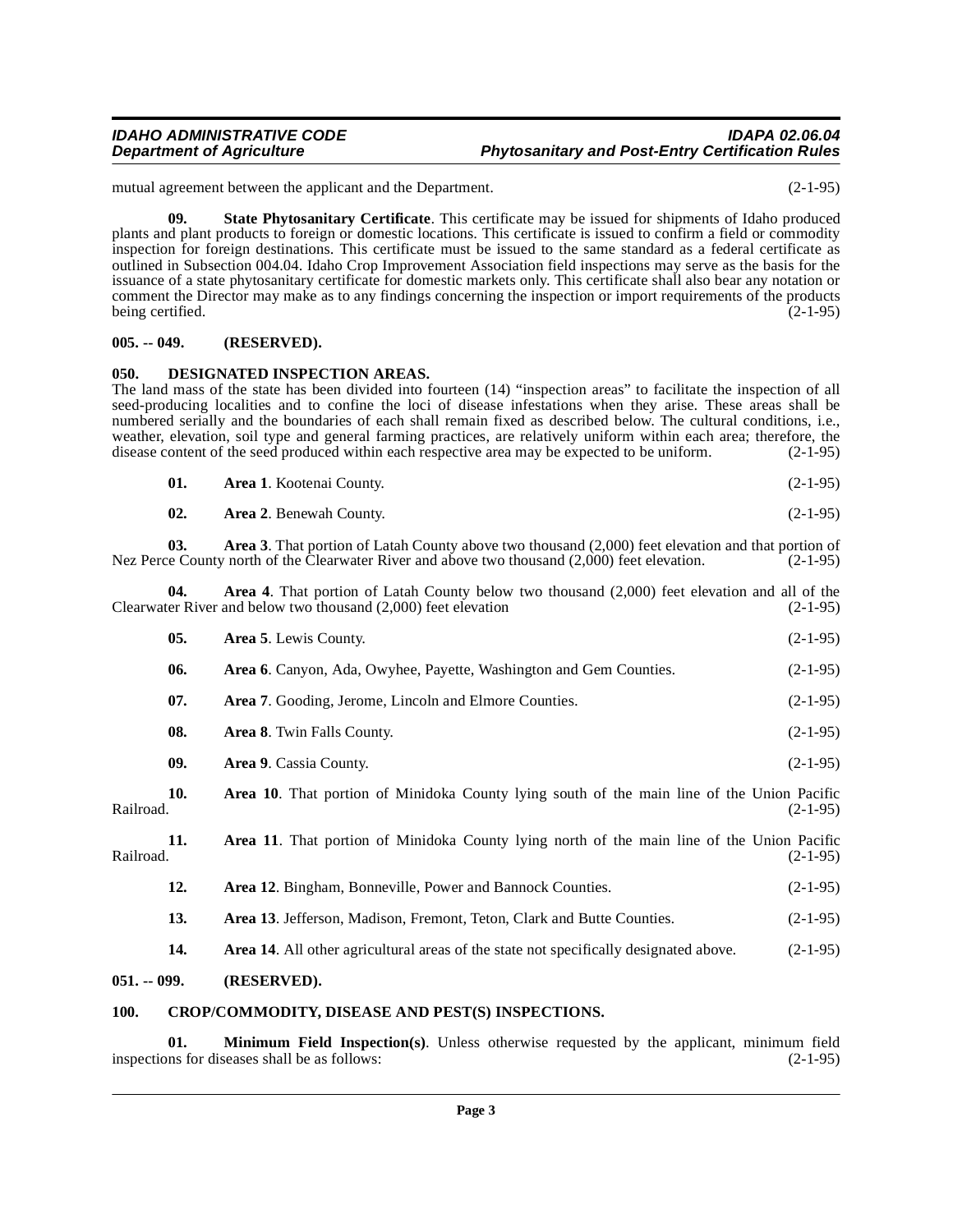a. Corn: Stewart's wilt, - Erwinia stewartii ((E.F.Sm.)Dye), head smut - Sphacelotheca reiliana, smut - Ustilago zeae (U. maydis), and maize dwarf mosaic virus. (2-1-95) common smut - Ustilago zeae (U. maydis), and maize dwarf mosaic virus.

b. Peas: Bacterial blight, Pseudomonas species. (2-1-95)

c. Beans: Halo Blight, caused by Pseudomonas syringae pv. phaseolicola (Burkholder 1926) Young, Dye & Wilkie 1978, (synonym P. phaseolicola (Burkholder 1926) Dawson 1943); common blight caused by Xanthomonas campestris pv. phaseoli (Smith 1897) Dye 1978, (synonyms X. phaseoli (Smith 1897) Dawson 1939, X. phaseoli var. fuscans (Burkholder 1930) Starr and Burkholder 1942); brown spot, caused by Pseudomonas syringae pv. syringae, van Hall 1902, (synonym P. syringae, van Hall 1902) only strains virulent to Phaseolus sp.; bacterial wilt, caused by Corynebacterium flaccumfaciens (Hedges 1922) Dawson 1942; or any variations or new strains of these bacteria, which are recognized as virulent to and seedborne in Phaseolus spp., and are a potential threat to seed production, all of which are hereafter referred to as bacterial diseases of beans. Anthracnose, Colletotrichum lindemuthianum (Sacc. and Magn.) Scrib. (2-1-95)

d. Alfalfa: Verticillium Wilt - Verticillium albo-atrum, stem and bulb nematode - Ditylenchus dipsaci.  $(2-1-95)$ 

e. Lettuce: Lettuce mosaic virus. (2-1-95)

f. Radish: Bacterial spot - Xanthomonas campestris pv. vesicatoria, Anthracnose - Colletotrichum higginsianum, blackleg - Leptosphaera maculans.

g. Onion: Stem and bulb nematode - Ditylenchus dipsaci, Onion white rot - Sclerotium cepivorum, onion smut - Urocystis cepulae, neck rot - Botrytis alli, purple blotch - Alternari porri.

<span id="page-3-6"></span>h. Carrot: Bacterial blight Xanthomonus campestris pv. carotae, soft rot - Erwinia carotovera.(2-1-95)

**02. Special Inspection Requests**. Requests for inspection of plants and plant products for plant diseases or pests not specifically listed in these rules will be performed subject to the availability of Department inspectors and the biology of the pest and plant or plant products for which the request is being made. Procedures for conducting the special field or commodity inspections, the time the inspection is to be made, and any charges or fees will be made at the discretion of the Department and may be in addition to those listed in Section 500. (2-1-95)

#### <span id="page-3-0"></span>**101. -- 149. (RESERVED).**

#### <span id="page-3-4"></span><span id="page-3-1"></span>**150. APPLICATION FOR INSPECTION - PROCEDURES.**

<span id="page-3-3"></span>**01. Application For Field Inspection**. Application(s) must include but will not be limited to the following: company name, grower name, crop, variety, lot number (if available), pest(s)/disease(s) inspections being requested, field location, number of acres and type of irrigation. Application(s) must be filed with the Idaho Department of Agriculture, Division of Plant Industries, P.O. Box 790, Boise, Idaho 83701 or Idaho Department of Agriculture, Division of Plant Industries, P.O. Box 401, 434 Shoshone St. West, Twin Falls, Idaho 83303-0401, on forms provided by the Department. (2-1-95) forms provided by the Department.

<span id="page-3-2"></span>**02. Application For Area Inspection (Peas And Corn Only)**. Application shall be made in writing on company letterhead listing crop, grower name, variety, lot number, acres, and area grown in as outlined in Subsections 050.01 through 050.14. A minimum of two hundred (200) acres per company per designated inspection area must be submitted to be eligible for an area inspection. Applicants submitting under two hundred (200) acres within a designated inspection area must do so pursuant to Subsection 150.01 above. (2-1-95) designated inspection area must do so pursuant to Subsection 150.01 above.

<span id="page-3-5"></span>**03. Deadlines**. Applications for individual and/or area field inspections shall be submitted no later than: April 30 for Alfalfa, May 1 for peas and mint, May 15 for lettuce, radish, onion, or other vegetable crops, and July 1 for beans and corn. Applications submitted after these dates will be performed only at the discretion of the Director. (2-1-95) Director. (2-1-95)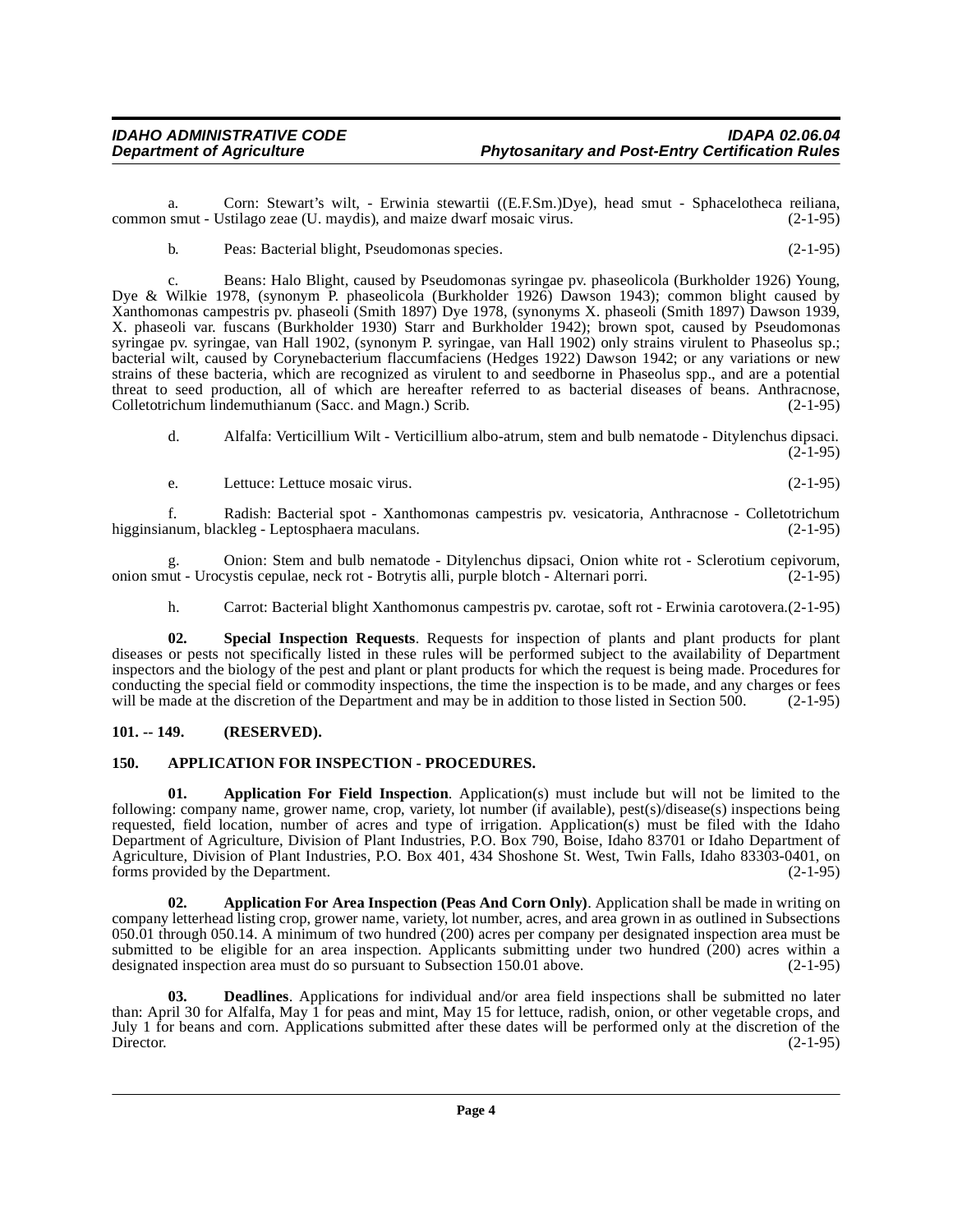<span id="page-4-17"></span>**04. Special Field Inspection Requests**. Requests for field inspections of plants and plant products for diseases or pests not listed in Subsections 100.01.a. through 100.01.h. above shall be written in on the application as provided in Subsection 150.01 above and be subject to the conditions as outlined in Subsection 100.02 above.

(2-1-95)

### <span id="page-4-0"></span>**151. -- 199. (RESERVED).**

#### <span id="page-4-9"></span><span id="page-4-1"></span>**200. INSPECTION AUTHORITY.**

The Director will authorize the crop inspections and will delegate competent agents or agencies to conduct the work. Phytosanitary certificates will be issued only by the Director. (2-1-95)

#### <span id="page-4-2"></span>**201. -- 249. (RESERVED).**

#### <span id="page-4-10"></span><span id="page-4-3"></span>**250. INSPECTION PROCEDURES.**

<span id="page-4-11"></span>**01. Mechanics Of Inspection**. The mechanics of inspection for a particular crop(s) will be left to the discretion of the Department, but will take into account sound sampling procedures, the biology of the pest, and the crop being inspected. A crop will be inspected a minimum of, but not limited to, one (1) time during the growing season, depending on the biology of the pest or disease being inspected.  $(2-1-95)$ 

<span id="page-4-14"></span>**02. Reports Of Inspection Summaries And Requests For Inventory**. Written reports of the field and area inspections will be filed and retained in the office of the Director, for a minimum of five (5) years after the inspection of the fields is completed. At the end of each inspection season, each applicant will be sent a summary of the inspections performed with a request for any corrections or adjustments to be made as far as lot numbers, varietal names, or other information is concerned. A request will also be made at that time for the clean weights of the product harvested from each lot inspected. No phytosanitary certificate will be issued for any inspected lot for which there is incomplete documentation. (2-1-95)

<span id="page-4-12"></span>**03. Notification Of The Detection of Disease(s) Or Pest(s)**. The Department shall notify the applicant in writing upon the confirmation of the presence of a disease or pest. Notification shall be limited to those disease(s) or pest(s) outlined in Subsections 100.01.a. through 100.01.h. above or as specifically requested on the applicant's application for inspection for phytosanitary certification pursuant to Subsection 150.04.  $(2-1-95)$ 

#### <span id="page-4-4"></span>**251. -- 299. (RESERVED).**

#### <span id="page-4-13"></span><span id="page-4-5"></span>**300. PROCEDURE FOR OBTAINING PHYTOSANITARY CERTIFICATES.**

<span id="page-4-15"></span>**01. Requests For Phytosanitary Certificates**. Application shall be made in writing to the Department on the appropriate application form(s) provided by the Department for the certificate(s) being requested. Only fully completed applications shall be accepted. Applications shall be submitted to either the State of Idaho, Department of Agriculture, Plant Industries Division, P.O. Box 790, Boise, Idaho 83709 or State of Idaho, Department of Agriculture, P.O. Box 401, Twin Falls, Idaho 83301. (2-1-95)

<span id="page-4-8"></span>**02. Application Information**. Applications for phytosanitary certificates must include, but will not be limited to the following information: variety, crop (including scientific name), lot number (in the case of blends, all lots used in the blend must be included), number of pounds in each lot, name of grower, area and year in which crop was grown, state number, consignor and consignee, and chemical treatment applied.  $(2-1-95)$ 

**03. "Rush" Service**. As defined in Subsection 004.08 must be requested before or upon submission of an application for phytosanitary certification. The request may be made by telephone. "Rush" service will be subject to the fees as outlined in Subsection 500.02.d. (2-1-95) to the fees as outlined in Subsection 500.02.d.

#### <span id="page-4-6"></span>**301. -- 349. (RESERVED).**

#### <span id="page-4-16"></span><span id="page-4-7"></span>**350. SIZE OF SAMPLES.**

Size of samples for visual inspection for phytosanitary seed inspection certificates shall be: When shipment is: under two hundred (200) pounds - one half (1/2) pound sample (minimum); two hundred (200) pounds up to one thousand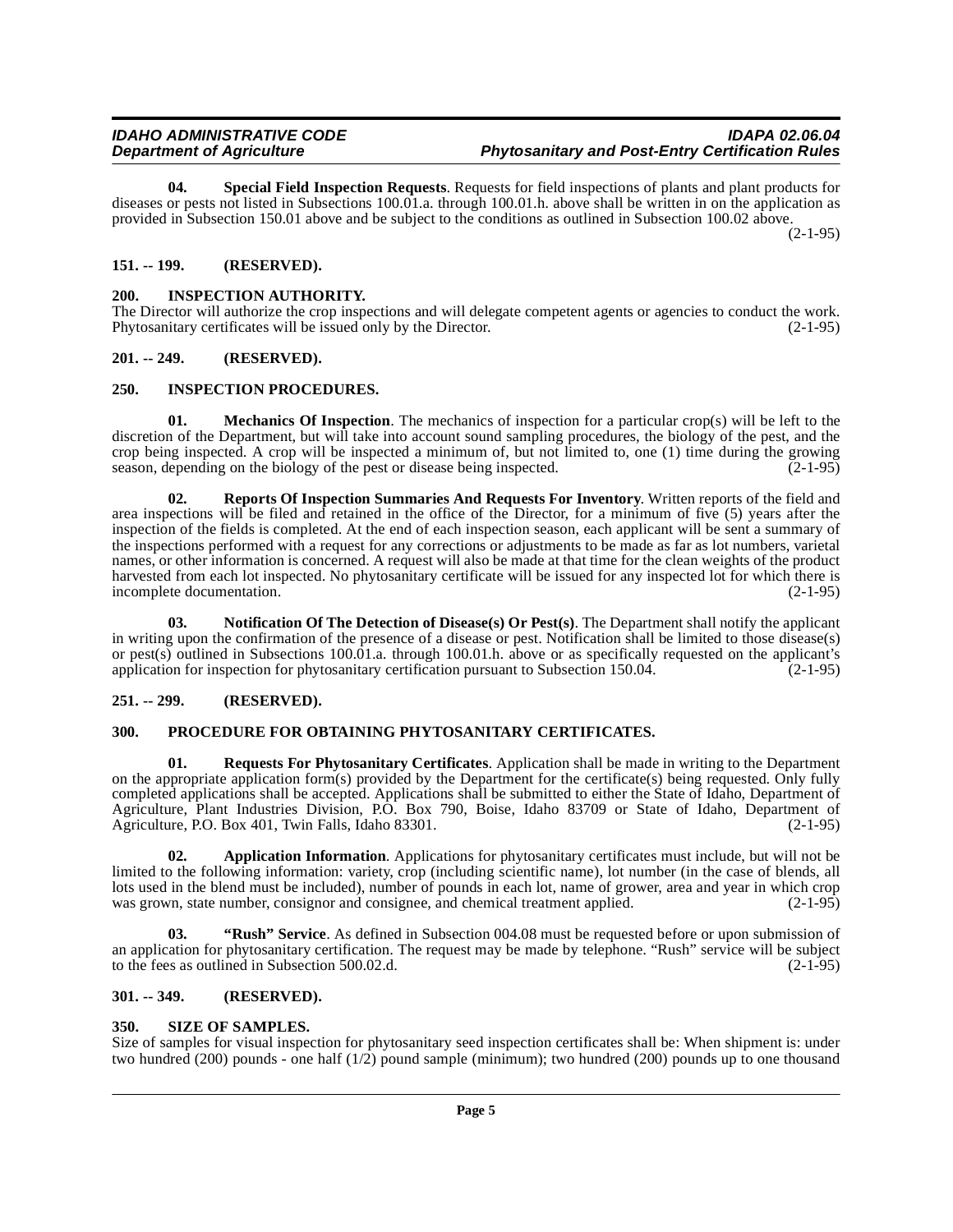$(1,000)$  pounds - two  $(2)$  pound samples; over one thousand  $(1,000)$  pounds - five  $(5)$  pound samples (maximum); or as may be required by the importing state or country. as may be required by the importing state or country.

#### <span id="page-5-0"></span>**351. -- 399. (RESERVED).**

#### <span id="page-5-10"></span><span id="page-5-1"></span>**400. PENALTY PROVISION.**

Any alteration of a phytosanitary certificate is a misdemeanor and punishable under the penalty provisions of Title 22, Chapter 7, Idaho Code. (2-1-95)

#### <span id="page-5-2"></span>**401. -- 449. (RESERVED).**

#### <span id="page-5-12"></span><span id="page-5-3"></span>**450. POST-ENTRY QUARANTINE CERTIFICATION.**

Applications shall be made on forms provided by the Department and accompanied by the fee as stated in Subsection 500.05. The applicant must allow inspection by the Department as a condition of application approval, and additional inspections as required by the Department or the United States Department of Agriculture. The United States Department of Agriculture has final approval authority. The minimum period of the quarantine shall be two (2) years, with a minimum of one (1) inspection being performed during each of the two (2) years. (2-1-95) with a minimum of one  $(1)$  inspection being performed during each of the two  $(2)$  years.

#### <span id="page-5-4"></span>**451. -- 499. (RESERVED).**

#### <span id="page-5-8"></span><span id="page-5-5"></span>**500. FEES AND CHARGES.**

**01. Certificates**. All Phytosanitary Inspection Certificates or like documents: ten dollars (\$10) per certificate. (2-1-95)

#### <span id="page-5-11"></span><span id="page-5-7"></span>**02. Phytosanitary Certification And Like Inspections And Official Treatment Observations**.

(2-1-95)

a. Officially Drawn Samples: (i.e., phytosanitary certificates, purity and germ samples, referee lab analysis) - twelve dollars (\$12) per sample. (2-1-95) samples, lab analysis) - twelve dollars  $(\$12)$  per sample.

b. Submitted Samples: ten dollars (\$10) per item submitted. (2-1-95)

c. Treatment Observations: for official verification of seed treatment, seed lot fumigation, cold storage treatments, and treatment of agricultural products brought into to the state in violation of a state quarantine, fees shall be twenty-five dollars (\$25) per hour (including travel time), and any per diem incurred. Per diem shall be at established state rates. (2-1-95)

d. Rush service fees shall be one-hundred dollars (\$100) per certification which will be in addition to the normal phytosanitary certification charges outlined in this section.

e. Request for phytosanitary or treatment observation services after normal working hours, on weekends, or holidays shall be subject to overtime and state per diem charges in addition to the normal charges outlined in this section. (2-1-95) outlined in this section.

<span id="page-5-9"></span><span id="page-5-6"></span>**03. Area Inspections**. Area Inspection: seven and one-half cents (\$.075) per hundred-weight. (2-1-95)

#### **04. Field Or Lot Inspections**. (2-1-95)

<span id="page-5-13"></span>a. Application For Field Inspection: three dollars (\$3) per application. (2-1-95)

b. Acreage Inspection Fee: three dollars and fifty cents (\$3.50) per acre per inspection. A minimum of thirty-five dollars (\$35) per inspection will be charged when the total acreage submitted by any one (1) applicant is ten  $(10)$  acres or less.  $(2-1-95)$ 

**05. Post-Entry Quarantine Inspections**. The inspection fee shall be two-hundred dollars (\$200) for the required two (2) year quarantine. An additional one-hundred dollars (\$100) per year for each year beyond the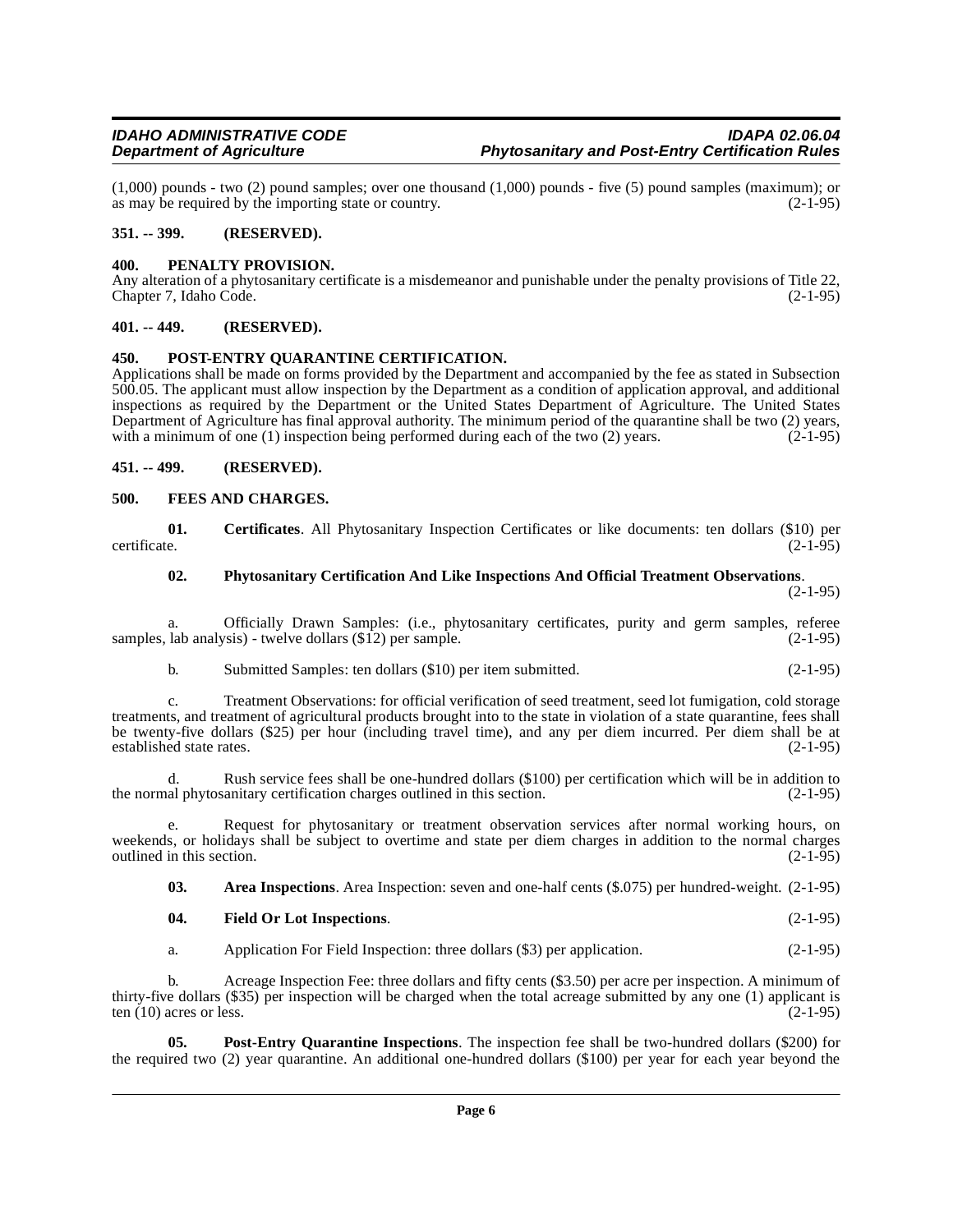initial two (2) years, if required. For rejected applications, twenty-five dollars (\$25) of the two-hundred dollar (\$200) inspection fee is non-refundable, and shall be retained to cover administrative costs. (2-1-95)

- <span id="page-6-1"></span>**06. Plant Pathological Laboratory Services**. Fees available upon request. (2-1-95)
- <span id="page-6-0"></span>**501. -- 999. (RESERVED).**